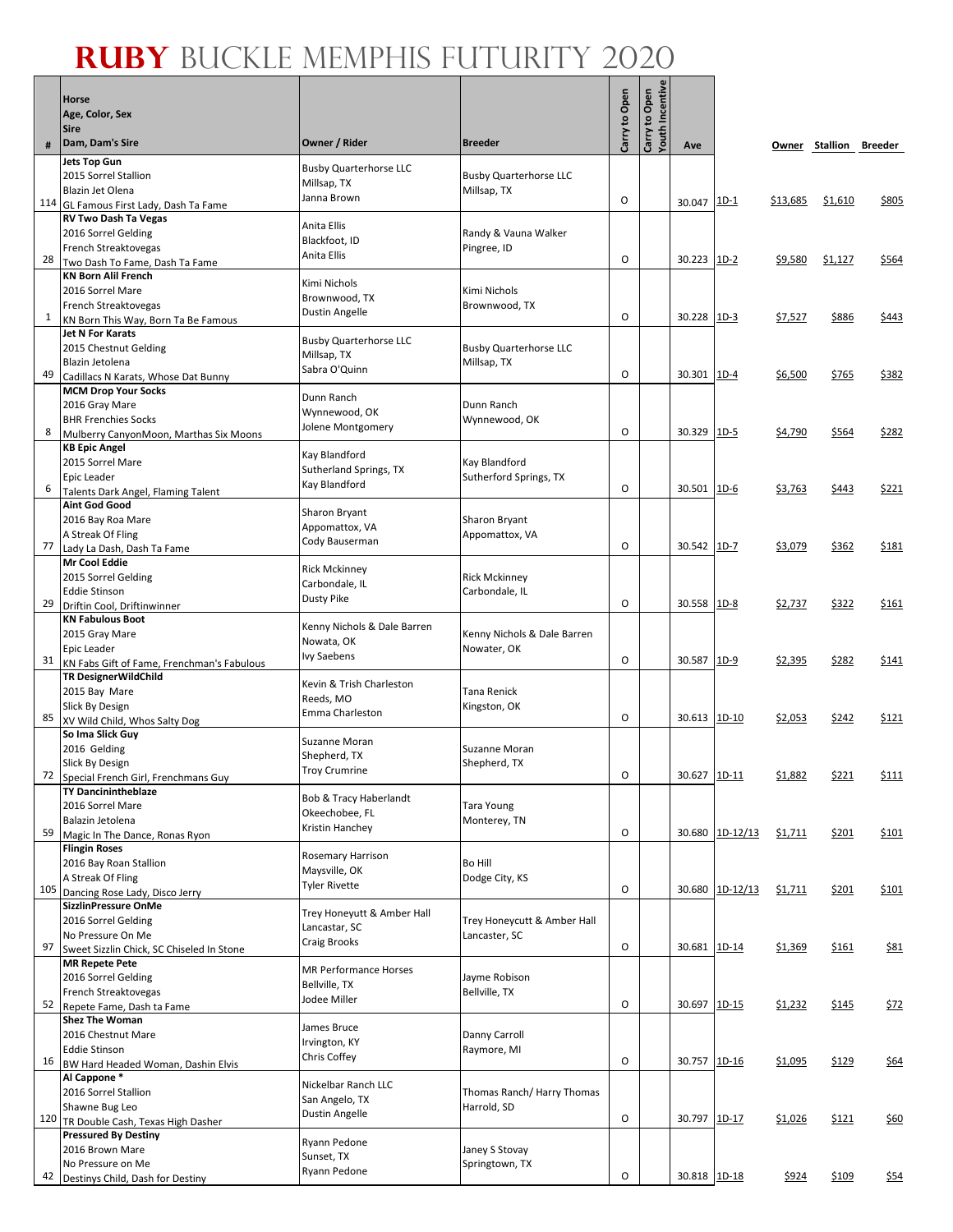٦

|     | Horse                                                                |                                               |                                  | Carry to Open | Carry to Open<br>Youth Incentive |              |       |       |                        |             |
|-----|----------------------------------------------------------------------|-----------------------------------------------|----------------------------------|---------------|----------------------------------|--------------|-------|-------|------------------------|-------------|
|     | Age, Color, Sex                                                      |                                               |                                  |               |                                  |              |       |       |                        |             |
| #   | Sire<br>Dam, Dam's Sire                                              | Owner / Rider                                 | <b>Breeder</b>                   |               |                                  | Ave          |       |       | Owner Stallion Breeder |             |
|     | <b>MCM NotDunnStreakin</b>                                           |                                               |                                  |               |                                  |              |       |       |                        |             |
|     | 2016 Sorrel Mare                                                     | Danielle Collier                              | Matt & Bendi Dunn                |               |                                  |              |       |       |                        |             |
|     | A Streak Of Fling                                                    | Hempstead, TX<br><b>Brandon Cullins</b>       | Bismarck, MO                     |               |                                  |              |       |       |                        |             |
| 131 | Mulberry Canyon Moon, Marthas Six Moons<br><b>Knock Ya Socks Off</b> |                                               |                                  | O             |                                  | 30.854 1D-19 |       | \$855 | \$101                  | \$50        |
|     | 2016 Bay Gelding                                                     | Stephanie Newman                              | Lyndsey Myers                    |               |                                  |              |       |       |                        |             |
|     | <b>BHR Frenchies Socks</b>                                           | Rapid City, SD                                | Tolar, TX                        |               |                                  |              |       |       |                        |             |
| 82  | Special Dream Dash, Dash For Perks                                   | Stephanie Newman                              |                                  | O             |                                  | 30.895       | 1D-20 | \$684 | \$81                   | <u>\$40</u> |
|     | <b>SBW Repeat</b>                                                    | Stephanie Wheeler                             |                                  |               |                                  |              |       |       |                        |             |
|     | 2016 Sorrel Gelding<br>Blazin Jetolena                               | Hattiesburg, MS                               | Stephanie Wheeler                |               |                                  |              |       |       |                        |             |
| 99  | SX Dr. Peacharita, Dr. Nick Bar                                      | <b>Brian Wheeler</b>                          | Hatiresburg, MS                  | O             |                                  | 30.897       |       |       |                        |             |
|     | <b>VF Eddies Alive</b>                                               |                                               |                                  |               |                                  |              |       |       |                        |             |
|     | 2016 Chestnut Gelding                                                | <b>Victory Farms</b><br>Ada, OK               | <b>Victory Farms</b>             |               |                                  |              |       |       |                        |             |
|     | <b>Eddie Stinson</b>                                                 | Kelsey Trehanne                               | Ada, OK                          | O             |                                  | 30.899       |       |       |                        |             |
|     | 130 VF Burrs Alive, Burrs First Down<br><b>VF Cream Rises</b>        |                                               |                                  |               |                                  |              |       |       |                        |             |
|     | 2016 Sorrel Mare                                                     | Ademir Jose Rorato                            | <b>Victory Farms</b>             |               |                                  |              |       |       |                        |             |
|     | <b>Eddie Stinson</b>                                                 | Lexington, OK                                 | Ada, OK                          |               |                                  |              |       |       |                        |             |
| 60  | Curiocity Corners, Silver Lucky Buck                                 | Kelsey Treharne                               |                                  | O             |                                  | 30.900       |       |       |                        |             |
|     | <b>KN Czar Episode</b>                                               | Kimi Nichols                                  |                                  |               |                                  |              |       |       |                        |             |
|     | 2016 Chestnut Mare<br><b>KN Famous Czar</b>                          | Brownwood, TX                                 | Kimi Nichols<br>Brownwood, TX    |               |                                  |              |       |       |                        |             |
| 64  | MCM Tres Episode, Tres Seis                                          | Dustin Angelle                                |                                  | O             |                                  | 30.903       |       |       |                        |             |
|     | <b>Pressure Of A Storm</b>                                           | Shannon Jackson                               |                                  |               |                                  |              |       |       |                        |             |
|     | 2016 Sorrel Mare                                                     | Scottsboro, AL                                | Martha Jean Reeves               |               |                                  |              |       |       |                        |             |
|     | No Pressure On Me                                                    | Abbey Jo Kilgore                              | Weatherford, TX                  | O             |                                  | 30.936       |       |       |                        |             |
| 24  | Whippersnappersnorty, Snorty Lena<br>Famous Sierra *                 |                                               |                                  |               |                                  |              |       |       |                        |             |
|     | 2015 Brown Stallion                                                  | Jolene Montgomery                             | Jud Little Ranch                 |               |                                  |              |       |       |                        |             |
|     | JL Dash Ta Heaven                                                    | Purdon, TX                                    | Ardmore, OK                      |               |                                  |              |       |       |                        |             |
| 54  | Sierras Cashin In, Cash Not Credit                                   | Jolene Montgomery                             |                                  | O             |                                  | 30.981       |       |       |                        |             |
|     | <b>Slick Just Got Real</b>                                           | <b>Brandi Geiger</b>                          |                                  |               |                                  |              |       |       |                        |             |
|     | 2016 Gray Gelding<br>Slick By Design                                 | Williston, FL                                 | Sondra Lea Heine<br>Campbell, TX |               |                                  |              |       |       |                        |             |
| 92  | Lavish Eyes, Mr Eye Opener                                           | Rylee Elliott-Howell                          |                                  | O             |                                  | 31.015       |       |       |                        |             |
|     | Uknowmydaddyisslick                                                  | Julee Daulton                                 |                                  |               |                                  |              |       |       |                        |             |
|     | 2015 Bay Gelding                                                     | Jamestown, ND                                 | Terry Vogel                      |               |                                  |              |       |       |                        |             |
| 50  | Slick By Design<br>Firey Contender, Title Contender                  | Molly Otto                                    | Gainsville, TX                   | O             |                                  | 31.028       |       |       |                        |             |
|     | <b>MR Vegas Fame</b>                                                 |                                               |                                  |               |                                  |              |       |       |                        |             |
|     | 2016 Mare                                                            | <b>MR Performance Horses</b><br>Bellville, TX | <b>MR Performance Horses</b>     |               |                                  |              |       |       |                        |             |
|     | French Streaktovegas                                                 | Jodee Miller                                  | Bellville, TX                    |               |                                  |              |       |       |                        |             |
|     | 94 JL Sweet Fame, Dash ta Fame<br><b>Me Flingin Diamonds</b>         |                                               |                                  | O             |                                  | 31.075       |       |       |                        |             |
|     | 2016 Buckskin Mare                                                   | Limitless Performance Horses, LLC             | Cami Morgan                      |               |                                  |              |       |       |                        |             |
|     | A Streak Of Fling                                                    | Dublin, TX                                    | Westville, FL                    |               |                                  |              |       |       |                        |             |
| 68  | Sister Golden Bug, Runaway Bug                                       | <b>Billie Ann Harmon</b>                      |                                  | O             |                                  | 31.087       |       |       |                        |             |
|     | <b>Royal Slick Design</b>                                            | Ally Hayes Lyshon                             |                                  |               |                                  |              |       |       |                        |             |
|     | 2015 Brown Gelding<br>Slick By Design                                | Fort Pierce, FL                               | Dawn Perry<br>Longford, KS       |               |                                  |              |       |       |                        |             |
|     | 104 RS Bling Bling, Royal Shake Em                                   | Caryn Henry                                   |                                  | O             |                                  | 31.137       |       |       |                        |             |
|     | This Lady Takin Cash                                                 | Kayla Copenhaver                              |                                  |               |                                  |              |       |       |                        |             |
|     | 2015 Chestnut Mare                                                   | Saint James, MO                               | Ron Reed                         |               |                                  |              |       |       |                        |             |
| 18  | Aint Seen Nothin Yet                                                 | Kayla Copenhaver                              | Lawrence, KS                     | O             |                                  | 31.186       |       |       |                        |             |
|     | Fuels Billy Jean, Oklahoma Fuel<br><b>Famous Blazin Boxers</b>       |                                               |                                  |               |                                  |              |       |       |                        |             |
|     | 2015 Sorrel Gelding                                                  | Erika Boucher                                 | <b>Busby Quarterhorse LLC</b>    |               |                                  |              |       |       |                        |             |
|     | Blazin Jetolena                                                      | Galion, OH<br>Kelly Bowser                    | Millsap, TX                      |               |                                  |              |       |       |                        |             |
| 13  | Famous Silk Panties, Dash Ta Fame                                    |                                               |                                  | O             |                                  | 31.225       |       |       |                        |             |
|     | <b>Blazin Boss</b><br>2016 Sorrel Stallion                           | Hayle Gibson                                  |                                  |               |                                  |              |       |       |                        |             |
|     | Blazin Jetolena                                                      | Redcrest, CA                                  | Tiffany E Cooper                 |               |                                  |              |       |       |                        |             |
| 65  | Famous Moonlight, Dash Ta Fame                                       | <b>Troy Crumrine</b>                          |                                  | O             |                                  | 31.277       |       |       |                        |             |
|     | <b>Lethal by Design</b>                                              | Paige Brauer                                  |                                  |               |                                  |              |       |       |                        |             |
|     | 2016 Bay Mare                                                        | Belleville, IL                                | <b>Birgit Self</b>               |               |                                  |              |       |       |                        |             |
| 12  | Slick by Design<br>TR Miss Graygun, Playgun                          | Paige Brauer                                  | Pilot Point, TX                  | O             |                                  | 31.286       |       |       |                        |             |
|     | Pressure on A High                                                   |                                               |                                  |               |                                  |              |       |       |                        |             |
|     | 2016 Sorrel Mare                                                     | Clayton Hayden<br>Milledgeville, GA           | Erika Ashley                     |               |                                  |              |       |       |                        |             |
|     | No Pressure on Me                                                    | Ryann Pedone                                  | Krum, TX                         |               |                                  |              |       |       |                        |             |
|     | 125 A Midnight High, All Night High                                  |                                               |                                  | O             |                                  | 31.292       |       |       |                        |             |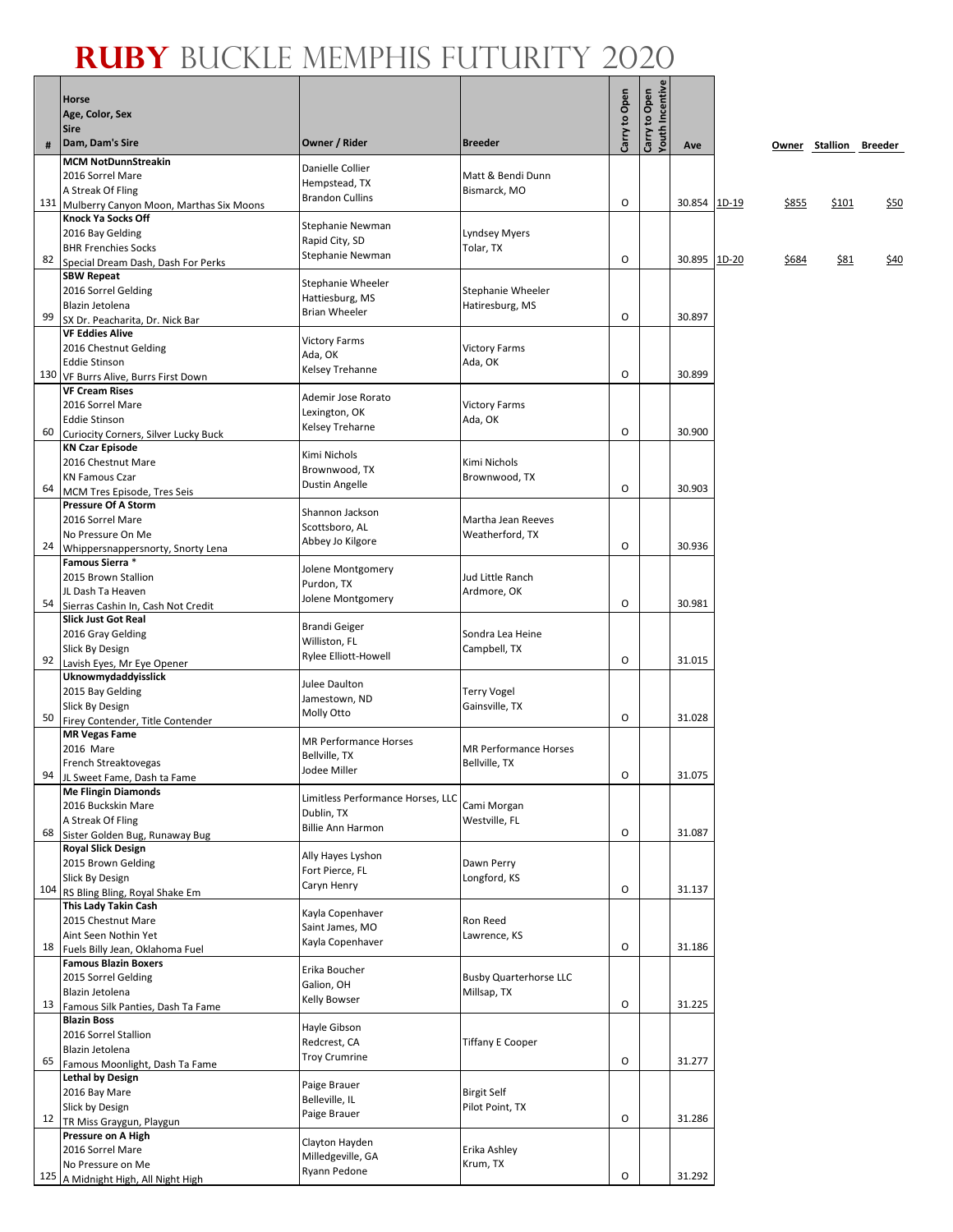# **Ruby** Buckle Memphis Futurity 2020

|    | <b>Horse</b>                                                    |                                     |                                     | Carry to Open | Carry to Open<br>Youth Incentive |               |        |         |             |                        |
|----|-----------------------------------------------------------------|-------------------------------------|-------------------------------------|---------------|----------------------------------|---------------|--------|---------|-------------|------------------------|
|    | Age, Color, Sex                                                 |                                     |                                     |               |                                  |               |        |         |             |                        |
|    | <b>Sire</b><br>Dam, Dam's Sire                                  | Owner / Rider                       | <b>Breeder</b>                      |               |                                  |               |        |         |             |                        |
| #  | <b>Toast Your Socks Off</b>                                     |                                     |                                     |               |                                  | Ave           |        |         |             | Owner Stallion Breeder |
|    | 2016 Sorrel Mare                                                | <b>Tesha Fredericks</b>             | <b>Lyndsey Myers</b>                |               |                                  |               |        |         |             |                        |
|    | <b>BHR Frenchies Socks</b>                                      | Weatherford, TX                     | Tolar, TX                           |               |                                  |               |        |         |             |                        |
| 47 | Toast Your Bug, Raise Your Glass                                | Molli Montgomery                    |                                     | $\circ$       |                                  | 31.303        |        |         |             |                        |
|    | <b>Dashin French Socks</b>                                      | Suade Furr                          |                                     |               |                                  |               |        |         |             |                        |
|    | 2016 Mare                                                       | Boerne, TX                          | Michelle Blanchet                   |               |                                  |               |        |         |             |                        |
| 81 | <b>BHR Frenchies Socks</b><br>Jess Dashin For Cash, Visionarian | Suade Furr                          | Rosedale, LA                        | O             |                                  | 31.440        |        |         |             |                        |
|    | <b>RF Chrome In Black</b>                                       |                                     |                                     |               |                                  |               |        |         |             |                        |
|    | 2015 Black Mare                                                 | Ryan & Fonda Melby<br>Backus, MN    | Jane & Ryan Melby                   |               |                                  |               |        |         |             |                        |
|    | Slick By Design                                                 | Fonda Melby                         | Backus, MN                          |               |                                  |               |        |         |             |                        |
|    | 111 RC Back In Black, Ninety Nine Goldmine                      |                                     |                                     | $\circ$       |                                  | 31.442        |        |         |             |                        |
|    | <b>Gunnin For Vegas</b><br>2016 Chestnut Mare                   | Lee Standeford                      | Karissa Wyeth                       |               |                                  |               |        |         |             |                        |
|    | French Streaktovegas                                            | Atlanta, IN                         | North Salem, IN                     |               |                                  |               |        |         |             |                        |
| 17 | Hollywood Gunnit, Gunsmoke Fritz                                | Krista Standeford                   |                                     | O             |                                  | 31.448        |        |         |             |                        |
|    | <b>French Ta Vegas</b>                                          | Louis Paradis                       |                                     |               |                                  |               |        |         |             |                        |
|    | 2016 Sorrel Gelding                                             | Thetford Mines, QC                  | LP Martineau Centaur                |               |                                  |               |        |         |             |                        |
| 23 | French Streaktovegas                                            | Louis Paradis                       | Chambly, QC                         | O             |                                  | 31.514        |        |         |             |                        |
|    | Keen On Kash, Dash For Cash<br><b>Sissys Slick Design</b>       |                                     |                                     |               |                                  |               |        |         |             |                        |
|    | 2015 Bay Stallion                                               | Southern Rose Ranch                 | Southern Rose Ranch                 |               |                                  |               |        |         |             |                        |
|    | Slick By Design                                                 | Pelzer, SC                          | Pelzer, SC                          |               |                                  |               |        |         |             |                        |
|    | 102 Sissys Little Coin, Packin Sixes                            | Mike Green                          |                                     | O             |                                  | 31.520        |        |         |             |                        |
|    | Aintseennaughtyyet                                              | Slash S Ranch                       |                                     |               |                                  |               |        |         |             |                        |
|    | 2016 Bay Gelding<br>Aint Seen Nothin Yet                        | Belcher, LA                         | Jim & Darlene Pollard               |               |                                  |               |        |         |             |                        |
| 34 | Miss Pecos Brown, My Leroy Brown                                | Kyndal Schley                       | Rush Springs, OK                    | $\circ$       |                                  | 31.557        | $2D-1$ | \$6,885 | \$810       | \$405                  |
|    | <b>French Wasabi</b>                                            |                                     |                                     |               |                                  |               |        |         |             |                        |
|    | 2015 Sorrel Geldiing                                            | Jennifer McGraw<br>Ocala, FL        | Kim Landry                          |               |                                  |               |        |         |             |                        |
|    | <b>BHR Frenchies Socks</b>                                      | <b>Rylee Elliott</b>                | Starke, FL                          |               |                                  |               |        |         |             |                        |
| 48 | Bells Contender, Title Contender                                |                                     |                                     | $\circ$       |                                  | 31.569 2D-2/3 |        | \$4,590 | \$540       | \$270                  |
|    | <b>KN First Slick Chick</b><br>2016 Palomino Mare               | Tricia Aldridge                     | Kimi Nichols                        |               |                                  |               |        |         |             |                        |
|    | Slick By Design                                                 | Sanger, TX                          | Brownwood, TX                       |               |                                  |               |        |         |             |                        |
| 86 | Vanishing Frenchgirl, Frenchmans Guy                            | Tricia Aldridge                     |                                     | $\circ$       |                                  | 31.569 2D-2/3 |        | \$4,590 | \$540       | \$270                  |
|    | <b>Design To Flash</b>                                          | Pattie Marshall                     |                                     |               |                                  |               |        |         |             |                        |
|    | 2016 Bay Gelding                                                | Plainwell, MI                       | Pattie Marshall                     |               |                                  |               |        |         |             |                        |
| 83 | Slick By Design                                                 | Kaily Scoy                          | Plainwell, MI                       | O             |                                  | 31.639 2D-4   |        | \$2,295 | \$270       | \$135                  |
|    | Flashy Ms Ease, First To Flash<br><b>Blazinredrhinestones</b>   |                                     |                                     |               |                                  |               |        |         |             |                        |
|    | 2015 Sorrel Mare                                                | Linda Jett Mosley                   | Dale E. Reed                        |               |                                  |               |        |         |             |                        |
|    | Blazin Jetolena                                                 | Vidalia, GA<br><b>Troy Crumrine</b> | Powathan, OA                        |               |                                  |               |        |         |             |                        |
|    | 36 Dyna Rae Honor, Jet of Honor                                 |                                     |                                     | 0             |                                  | 31.660 2D-5   |        | \$1,607 | \$189       | \$95                   |
|    | <b>Magnolia Moonshine</b><br>2016 Chestnut Mare                 | Bobbi Heller                        | <b>Brittany Tonozzi</b>             |               |                                  |               |        |         |             |                        |
|    | A Guy With Proof                                                | Victoria, TX                        | Lampasas, TX                        |               |                                  |               |        |         |             |                        |
| 58 | Willaw Wisp Moon, Runnerelse                                    | <b>Brittany Tonozzi</b>             |                                     | 0             |                                  | 31.776 2D-6   |        | \$1,377 | \$162       | <u>\$81</u>            |
|    | <b>RH Eyes Firen On Fame</b>                                    | Ron Hesselgesser                    |                                     |               |                                  |               |        |         |             |                        |
|    | 2016 Bay Mare                                                   | New Castle, PA                      | Ron Hesselgesser                    |               |                                  |               |        |         |             |                        |
|    | This Fame Is On Fire<br>113 Velvet Stuff, Mystic Eye            | <b>Brandon Cullins</b>              | New Castle, PA                      | O             |                                  | 31.798 2D-7   |        | \$1,148 | \$135       | \$68                   |
|    | <b>Fast N Frosty Fling</b>                                      |                                     |                                     |               |                                  |               |        |         |             |                        |
|    | 2015 Bay Roan Mare                                              | Coy & Maesa Kummer                  | Monica McClung                      |               |                                  |               |        |         |             |                        |
|    | A Streak Of Fling                                               | Briggsdale, CO<br>Maesa Kummer      | May, OK                             |               |                                  |               |        |         |             |                        |
| 73 | Bugs With Frosting, Dash Ta Fame                                |                                     |                                     | $\mathsf O$   |                                  | 31.802 2D-8   |        | \$918   | \$108       | \$54                   |
|    | Shesadesignerteddy                                              | Emma Abbott                         |                                     |               |                                  |               |        |         |             |                        |
|    | 2015 Bay Mare<br>Slick By Design                                | Bluff Dale, TX                      | Savannah Reeves<br>Cross Plains, TX |               |                                  |               |        |         |             |                        |
| 96 | Shes Free To Flame, Flaming Fire Water                          | Emma Abbott                         |                                     | O             |                                  | 31.873 2D-9   |        | \$689   | <u>\$81</u> | \$41                   |
|    | JJ Carrizzo Fire Bug                                            | Dorminy Plantation                  |                                     |               |                                  |               |        |         |             |                        |
|    | 2016 Chestnut Gelding                                           | Fitzgerald, GA                      | Sandra Fulghum                      |               |                                  |               |        |         |             |                        |
| 19 | Carrizzo                                                        | Roger Odom                          | Lavonia, GA                         | O             |                                  | 31.893 2D-10  |        |         |             |                        |
|    | Admire My Fire, Turn N Fire<br><b>Designed To Gab</b>           |                                     |                                     |               |                                  |               |        | \$459   | \$54        | <u>\$27</u>            |
|    | 2016 Black Mare                                                 | Lee Pedone                          | Kathy Donegan                       |               |                                  |               |        |         |             |                        |
|    | Slick By Design                                                 | Sunset, TX                          | Bluff Dale, TX                      |               |                                  |               |        |         |             |                        |
| 43 | BA Tee It Up Ta Fame, Dash Ta Fame                              | Ryann Pedone                        |                                     | O             |                                  | 31.958        |        |         |             |                        |
|    | <b>Eddie BJ</b>                                                 | Stacy A. Bason                      |                                     |               |                                  |               |        |         |             |                        |
|    | 2015 Sorrel Gelding<br><b>Eddie Stinson</b>                     | Tularosa, NM                        | <b>Victory Farms</b><br>Ada, OK     |               |                                  |               |        |         |             |                        |
| 9  | Royal Sisters Hot, Royal Quick Dash                             | Dakota Danley                       |                                     | O             |                                  | 32.001        |        |         |             |                        |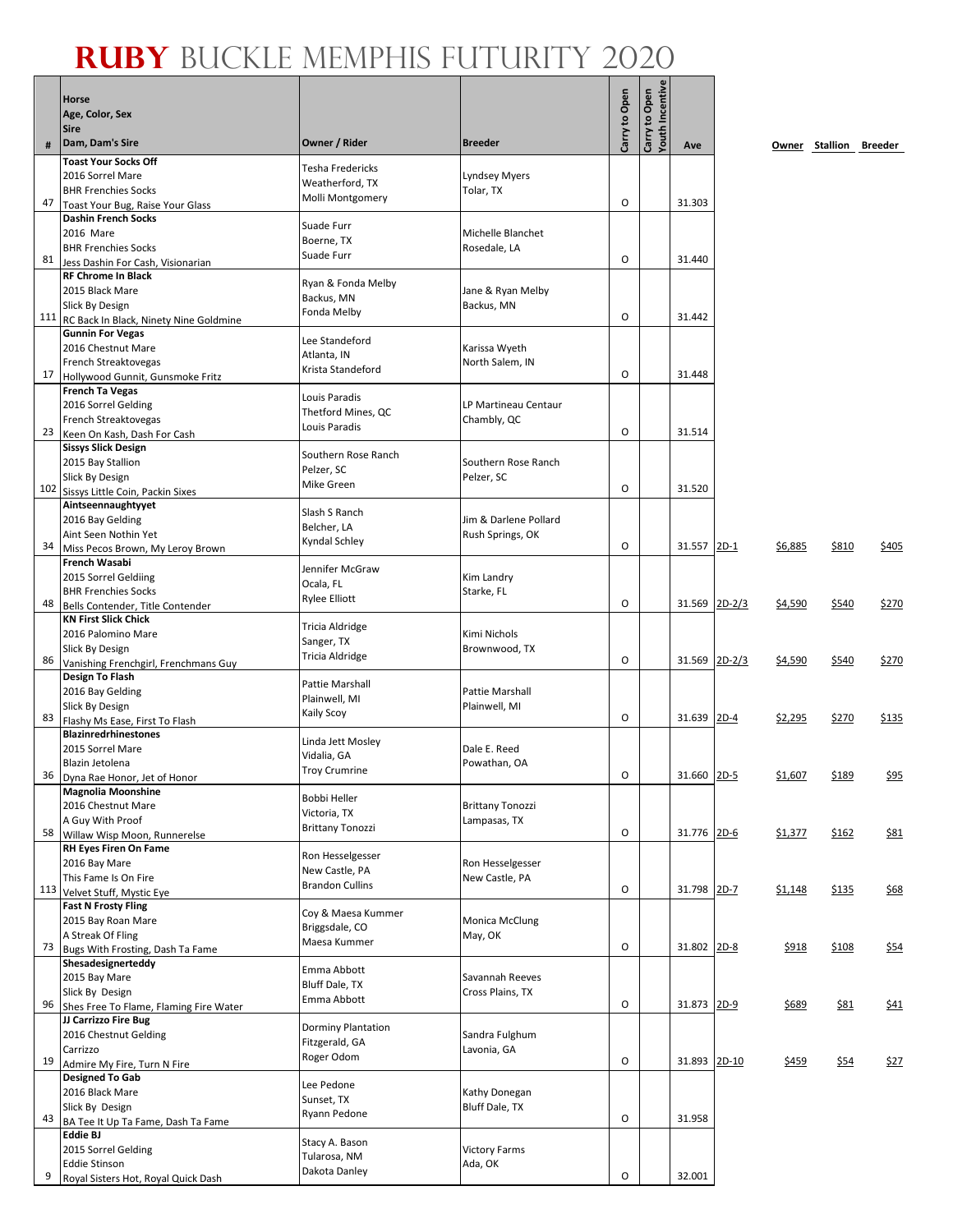# **Ruby** Buckle Memphis Futurity 2020

|     | Horse<br>Age, Color, Sex<br><b>Sire</b>                          |                                             |                                              | Carry to Open | <b>/outh Incentive</b><br>Carry to Open |        |
|-----|------------------------------------------------------------------|---------------------------------------------|----------------------------------------------|---------------|-----------------------------------------|--------|
|     | Dam, Dam's Sire                                                  | Owner / Rider                               | <b>Breeder</b>                               |               |                                         | Ave    |
|     | <b>Cains Mary Etta</b>                                           | James David and Renee Cain                  |                                              |               |                                         |        |
|     | 2016 Bay Mare                                                    | Dry Creek, LA                               | James David and Renee Cain                   |               |                                         |        |
| 32  | <b>JB Proud N Famous</b><br>NF Guys Tarita, Frenchmans Guy       | Dustin Angelle                              | Dry Creek, LA                                | O             |                                         | 32.094 |
|     | <b>Slick French Mimosa</b>                                       |                                             |                                              |               |                                         |        |
|     | 2016 Mare                                                        | Wendie Scheidle<br>French Village, MO       | Shannon Akerstorm                            |               |                                         |        |
|     | Slick By Design                                                  | Wendie Scheidle                             | Potter Valley, CA                            |               |                                         |        |
|     | 112 Native French Girl, Frenchmans Guy<br><b>Missin No Sixes</b> |                                             |                                              |               |                                         | 32.096 |
|     | 2016 Gray Gelding                                                | Ashley Weldon                               | Gary Hess                                    |               |                                         |        |
|     | <b>Sixes Liaison</b>                                             | Waynetown, IN                               | North East, Pennsylvania                     |               |                                         |        |
| 74  | La Futura Miss, Feature Mr. Jess                                 | Ashley Weldon                               |                                              | O             |                                         | 32.097 |
|     | Fols Blazin By Ya<br>2015 Sorrel Stallion                        | <b>Busby Quarterhorse LLC</b>               |                                              |               |                                         |        |
|     | Blazin Jetolena                                                  | Millsap, TX                                 | <b>Busby Quarterhorse LLC</b><br>Millsap, TX |               |                                         |        |
| 5   | Fols Dream Of Cash, Takin On The Cash                            | Sabra O'Quinn                               |                                              | O             |                                         | 32.138 |
|     | <b>Assuredly Slick</b>                                           | <b>Kim Squires</b>                          |                                              |               |                                         |        |
|     | 2016 Sorrel Gelding                                              | Carnegie, OK                                | <b>Kim Squires</b>                           |               |                                         |        |
| 55  | Slick By Design<br>Nothing Assured, Honors A Bounding            | Ceri Ward/Pete Oen                          | Carnegie, OK                                 | O             |                                         | 32.156 |
|     | UX Check Jess Or No                                              |                                             |                                              |               |                                         |        |
|     | 2016 Palomino Gelding                                            | Kaley Wilkerson<br>Montgomery City, MO      | Marlin & Jinx Maude                          |               |                                         |        |
|     | French Streakin Jess                                             | Kaley Wilkerson                             | Hermosa, SD                                  | O             |                                         |        |
| 61  | UX Frenchmans Kimmie, Frenchmans Guy<br><b>Chularitas Fling</b>  |                                             |                                              |               |                                         | 32.265 |
|     | 2015 Bay Roan Gelding                                            | Amanda & Paul Eaves                         | Utah State University                        |               |                                         |        |
|     | A Streak Of Fling                                                | Millsap, TX                                 | Logan, UT                                    |               |                                         |        |
| 35  | Chularita Hickory, Bingo Hickory                                 | Amanda Eaves                                |                                              | O             |                                         | 32.362 |
|     | <b>Dancin Streak</b>                                             | Mandi Jo Fox                                |                                              |               |                                         |        |
|     | 2015 Sorrel Gelding<br>A Streak Of Fling                         | Hempstead, TX                               | Julie Wetering<br>Parker, SD                 |               |                                         |        |
| 71  | French Dana Girl, Frenchmans Guy                                 | Mandi Jo Fox                                |                                              | O             |                                         | 32.383 |
|     | Velma Kellie                                                     | Stephanie Newman                            |                                              |               |                                         |        |
|     | 2015 Sorrel Mare                                                 | Rapid City, SD                              | Kassie Mowry                                 |               |                                         |        |
| 2   | Epic Leader<br>Streakin Silvercreek, A Streak Of Fling           | Lacey Harmon                                | Dublin, TX                                   | O             |                                         | 32.388 |
|     | <b>Straight Up Smooth</b>                                        |                                             |                                              |               |                                         |        |
|     | 2015 Buckskin Mare                                               | Kristine & Josh Jacobsen<br>Weatherford, TX | Mike Oden Cattle Co.                         |               |                                         |        |
|     | A Smooth Guy                                                     | Alexi Schaapveld                            | Williams, AZ                                 | O             |                                         |        |
| 69  | UP Straight, Lean With Me<br>A Signature Firewater               |                                             |                                              |               |                                         | 32.421 |
|     | 2015 Gray Gelding                                                | <b>Whitney Bradford</b>                     | Tera Barks                                   |               |                                         |        |
|     | <b>Firewater Canyon</b>                                          | Kenett, MO<br><b>Whitney Bradford</b>       | Dexter, MO                                   |               |                                         |        |
|     | 110 Sheza Fast Chaz, Heza Fast Man                               |                                             |                                              | O             |                                         | 32.496 |
|     | <b>Shesa Crowd Pleaser</b><br>2016 Sorrel Mare                   | Priscilla Heyward                           | Frank Moore Jr                               |               |                                         |        |
|     | Carrizzo                                                         | Prosperity, SC                              | Pendleton, SC                                |               |                                         |        |
| 90  | Gracies Little Jewel, Streakin Jewel                             | Priscilla Heyward                           |                                              | 0             |                                         | 32.518 |
|     | Nehi Socks                                                       | Barbara Morgan                              |                                              |               |                                         |        |
|     | 2016 Sorrel Gelding<br><b>BHR Frenchies Socks</b>                | Atmore, AL                                  | Donna Morgan Martin<br>Atmore, AL            |               |                                         |        |
|     | 115 BA Runner Ta Fame, Dash Ta Fame                              | Cody Bauserman                              |                                              | O             |                                         | 32.611 |
|     | <b>Peaks and Valleys</b>                                         |                                             |                                              |               |                                         |        |
|     | 2015 Gray Mare                                                   | Jaime Barrow<br>Snyder, TX                  | <b>Byron Forehand</b>                        |               |                                         |        |
| 21  | Firewater Canyon                                                 | Tara Lee Woodall                            | Green Cove Springs, FL                       | O             |                                         | 32.616 |
|     | Go On Luck, Krimps Elmer<br><b>WF Wahini Stinson</b>             |                                             |                                              |               |                                         |        |
|     | 2016 Sorrel Gelding                                              | Morgan Nay                                  | <b>Victory Farms</b>                         |               |                                         |        |
|     | <b>Eddie Stinson</b>                                             | Madison, IN<br>Morgan Nay                   | Ada, OK                                      |               |                                         |        |
| 108 | Wahini Jet Bug, Ninnekah Bug                                     |                                             |                                              | O             |                                         | 32.752 |
|     | <b>King Tyrone</b><br>2015 Sorrel Stallion                       | <b>Riverview Quarter Horses LLC</b>         | Jessica Worley                               |               |                                         |        |
|     | Blazin Jetolena                                                  | Little River, SC                            | Little River, SC                             |               |                                         |        |
| 80  | From The Money Red, On The Money Red                             | Nicole Love                                 |                                              | 0             |                                         | 32.899 |
|     | Leadthewaytovegas                                                | Randy & Sherell Davis                       |                                              |               |                                         |        |
|     | 2015 Sorrel Gelding<br>French Streaktovegas                      | Blanchard, OK                               | Sherri Cass                                  |               |                                         |        |
| 39  | CD Special, Special Leader                                       | <b>Sherell Davis</b>                        | Pierre, SD                                   |               |                                         | 32.909 |
|     | <b>Streakin French Biankus</b>                                   | Double Nickel Ranch                         |                                              |               |                                         |        |
|     | 2016 Mare                                                        | Shepherd, TX                                | Suzanne Moran                                |               |                                         |        |
| 41  | A Streak Of Fling                                                | Kasey Moran                                 | Shepherd, TX                                 | O             |                                         | 33.060 |
|     | Biankus French Shasta, Captain Biankus                           |                                             |                                              |               |                                         |        |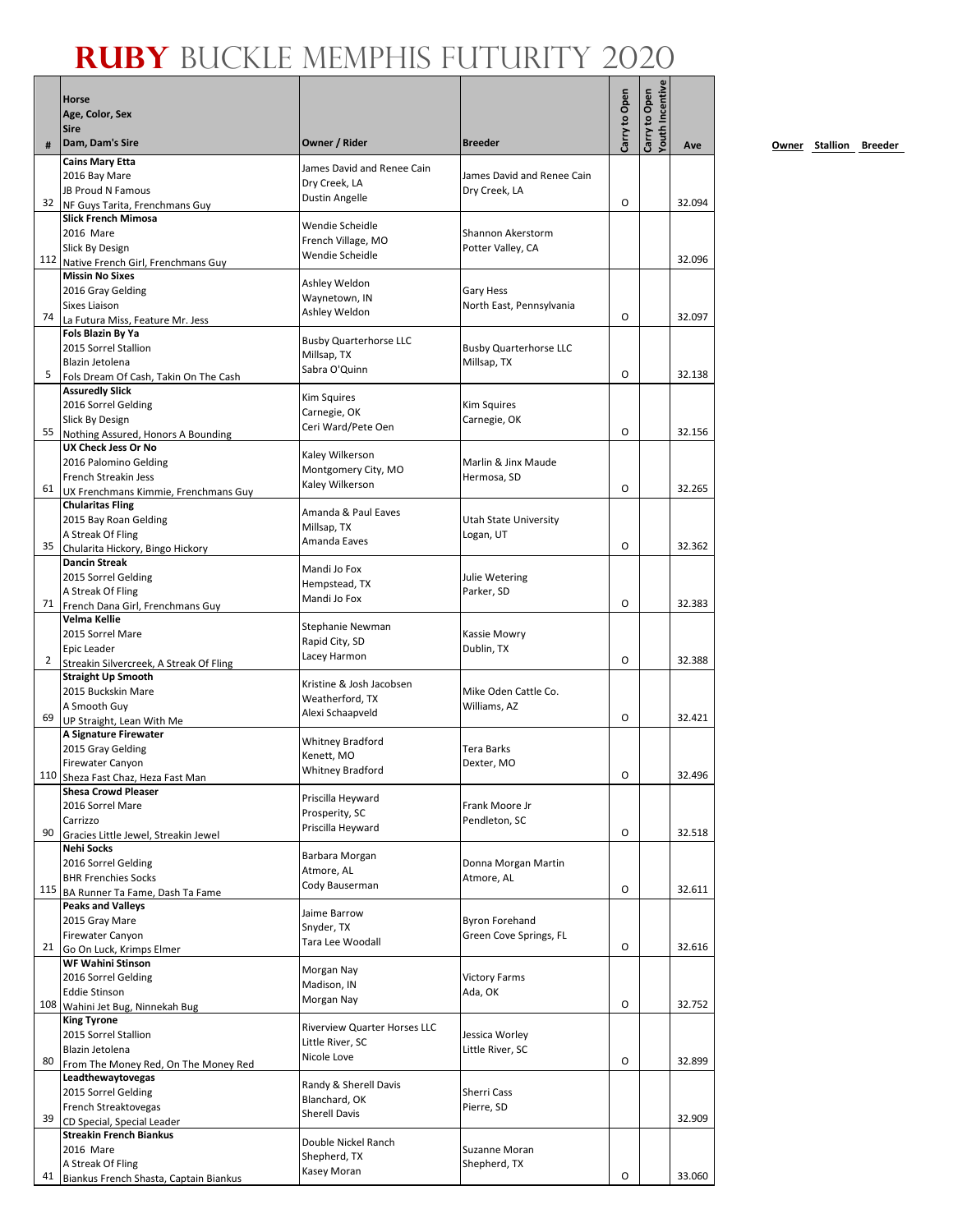|    |                                                                   |                                         |                                 |               | <b>/outh Incentive</b> |        |
|----|-------------------------------------------------------------------|-----------------------------------------|---------------------------------|---------------|------------------------|--------|
|    | Horse<br>Age, Color, Sex                                          |                                         |                                 | Carry to Open | Carry to Open          |        |
|    | <b>Sire</b>                                                       |                                         |                                 |               |                        |        |
|    | Dam, Dam's Sire                                                   | Owner / Rider                           | <b>Breeder</b>                  |               |                        | Ave    |
|    | <b>Ritzy Ivory</b>                                                |                                         |                                 |               |                        |        |
|    | 2016 Bay Mare                                                     | Sarah Sweringen<br>Ormond Beach, FL     | Zory Kuzyk                      |               |                        |        |
| 84 | Ivory James                                                       | Jamie Hawkins                           | Lancaster, CA                   | 0             |                        | 34.225 |
|    | Gentle Autumn Rain, First Down Dash<br><b>Kys One Slick Jet</b>   |                                         |                                 |               |                        |        |
|    | 2016 Red Dun Gelding                                              | Kurt Vonn Stone                         | Kurt Vann Stone                 |               |                        |        |
|    | Slick by Design                                                   | Lebanon, TN                             | Lebanon, TN                     |               |                        |        |
| 63 | SCF Daisy Duke, Special Defenition                                | Sierra Waldrep                          |                                 | 0             |                        | 34.250 |
|    | Rocmysocksoff                                                     | <b>Revolution Equine</b>                |                                 |               |                        |        |
|    | 2016 Bay Gelding<br><b>BHR Frenchies Socks</b>                    | Cohutta, GA                             | Jodi A Jansen<br>Loxhatchee, FL |               |                        |        |
|    | 127 Krimps Rocket, Krimps Elmer                                   | Will Lear                               |                                 | O             |                        | 35.387 |
|    | TC My Kind Guy                                                    | London Gorham                           |                                 |               |                        |        |
|    | 2016 Chestnut Gelding                                             | Marengo, OH                             | <b>Tiffany E Cooper</b>         |               |                        |        |
| 67 | <b>BHR Frenchies Socks</b>                                        | Will Lear                               | Fair Grove, MO                  | 0             |                        | 35.410 |
|    | KT Saucey Leader, Confederate Leader<br><b>Shez Got The Prize</b> |                                         |                                 |               |                        |        |
|    | 2016 Gray Mare                                                    | Meredith & Clay Oliver                  | Stanley Weetona                 |               |                        |        |
|    | Hez Our Secret                                                    | Jefferson, SC<br>Clay Oliver            | Madill, OK                      |               |                        |        |
|    | 103 First Prize Corona, Corona Cartel                             |                                         |                                 | O             |                        | 35.512 |
|    | Im Dun Smokin Bugs                                                | Shawn Jenkins                           | Shawn Jenkins                   |               |                        |        |
|    | 2016 Red Dun Mare<br>Shawne Bug Leo                               | McCook, NE                              | McCook, NE                      |               |                        |        |
| 3  | Miss Smokin Annie, Fols Smoke                                     | <b>Whitney Godinez</b>                  |                                 |               |                        | 35.516 |
|    | <b>Teasin Dat Guy</b>                                             | Katie Lindahl                           |                                 |               |                        |        |
|    | 2016 Palomino Mare                                                | Cannon Falls, MN                        | Katie Lindahl                   |               |                        |        |
| 7  | <b>Frenchmans Guy</b>                                             | Molly Otto                              | Cannon Falls, MN                | 0             |                        | 35.561 |
|    | Teasin Jetolena, Blazin Jetolena<br><b>Epic Hangover</b>          |                                         |                                 |               |                        |        |
|    | 2016 Chestnut Mare                                                | <b>Todd Holder</b>                      | <b>Todd Holder</b>              |               |                        |        |
|    | Epic Leader                                                       | Sparta, KY<br><b>Todd Holder</b>        | Sparta, Ky                      |               |                        |        |
| 20 | Bloodymaryinatincan, Dash Ta Fame                                 |                                         |                                 | 0             |                        | 35.672 |
|    | <b>KN Snap Back</b><br>2016 Sorrel Mare                           | Julien Veilleux                         | Nichols Stephen/ Kimi Nichols   |               |                        |        |
|    | <b>Eddie Stinson</b>                                              | St-Alfred, QC                           | Brownwood, TX                   |               |                        |        |
|    | 25 KN Hankes Design Dila, Designer Red                            | Caroline Boucher                        |                                 | 0             |                        | 35.740 |
|    | Sexy Lil Fritz                                                    | Kevin & Summer Kosel                    |                                 |               |                        |        |
|    | 2015 Bay Mare                                                     | Glenham, SD                             | Ron Reed                        |               |                        |        |
| 95 | Aint Seen Nothin Yet<br>Dallas Fritz Finale, Dallas Fritz         | Summer Kosel                            | Lawrence, KS                    | O             |                        | 35.809 |
|    | <b>Tres Leche</b>                                                 |                                         |                                 |               |                        |        |
|    | 2016 Brown Mare                                                   | Marcie Laughrey<br>Athens, TX           | Michael Partin                  |               |                        |        |
|    | <b>Tres Seis</b>                                                  | Maggie Carter                           | Montalba, TX                    |               |                        |        |
|    | 121 Easy On Liberty, Shazoom                                      |                                         |                                 | O             |                        | 35.910 |
|    | <b>KN Jet Fast Czar</b><br>2016 Bay Gelding                       | Jill Desouge                            | Kimi Ann Nichols                |               |                        |        |
|    | <b>KN Famous Czar</b>                                             | Tickfaw, LA                             | Brownwood, TX                   |               |                        |        |
| 93 | VF Im Jet Fast, Designer Red                                      | Dustin Angelle                          |                                 | 0             |                        | 36.055 |
|    | <b>TY Blazin To Win</b>                                           | Bob & Tracy Haberlandt                  |                                 |               |                        |        |
|    | 2016 Sorrel Mare                                                  | Okeechobee, FL                          | <b>Tara Young</b>               |               |                        |        |
|    | Balazin Jetolena<br>106 Sallyes Dash To Win, Dash For Perks       | Kristin Hanchey                         | Monterey, TN                    | O             |                        | 36.066 |
|    | <b>Mary Jane Slick</b>                                            |                                         |                                 |               |                        |        |
|    | 2016 Black Mare                                                   | Danielle Harrop<br>Swanton, OH          | Danielle Harrop                 |               |                        |        |
|    | Slick By Design                                                   | Kelly Bowser                            | Swanton, OH                     |               |                        |        |
| 66 | Cash N Charm, Cash N Balance<br><b>French Streakin Slew</b>       |                                         |                                 | O             |                        | 36.176 |
|    | 2016 Sorrel Gelding                                               | Donna Workman                           | Donna Workman                   |               |                        |        |
|    | French Streaktovegas                                              | Katy, TX                                | Katy, TX                        |               |                        |        |
| 44 | After School Lou, Louisiana Swamp                                 | Ashley Schafer                          |                                 | O             |                        | 36.182 |
|    | Crewszin                                                          | <b>Edwin Cameron and Tiany</b>          |                                 |               |                        |        |
|    | 2015 Bay Gelding<br><b>Tres Seis</b>                              | Schuster                                | Julie K. Crews                  |               |                        |        |
| 98 | Ohmigosh, Shazoom                                                 | Krum, TX<br><b>Troy Crumrine</b>        | Rising Star, TX                 | O             |                        | 36.195 |
|    | <b>She Pays The Piper</b>                                         |                                         |                                 |               |                        |        |
|    | 2015 Sorrel Mare                                                  | Thomas & Lainee Sampson<br>Interior, SD | Lainee Sampson                  |               |                        |        |
|    | Irish Pay                                                         | Lainee Sampson                          | Interior, SD                    |               |                        |        |
| 22 | NF French Kizz, French<br>Red Ryon Red Ryon                       |                                         |                                 | O             |                        | 36.364 |
|    | 2016 Gelding                                                      | Kathy Donegan                           | Kathy Donegan                   |               |                        |        |
|    | The Red Dasher                                                    | Bluff Dale, TX                          | <b>Bluff Dale, TX</b>           |               |                        |        |
| 91 | Miss Firewater Ryon, Fire Water Flit                              | Lacey Harmon                            |                                 |               |                        | 36.394 |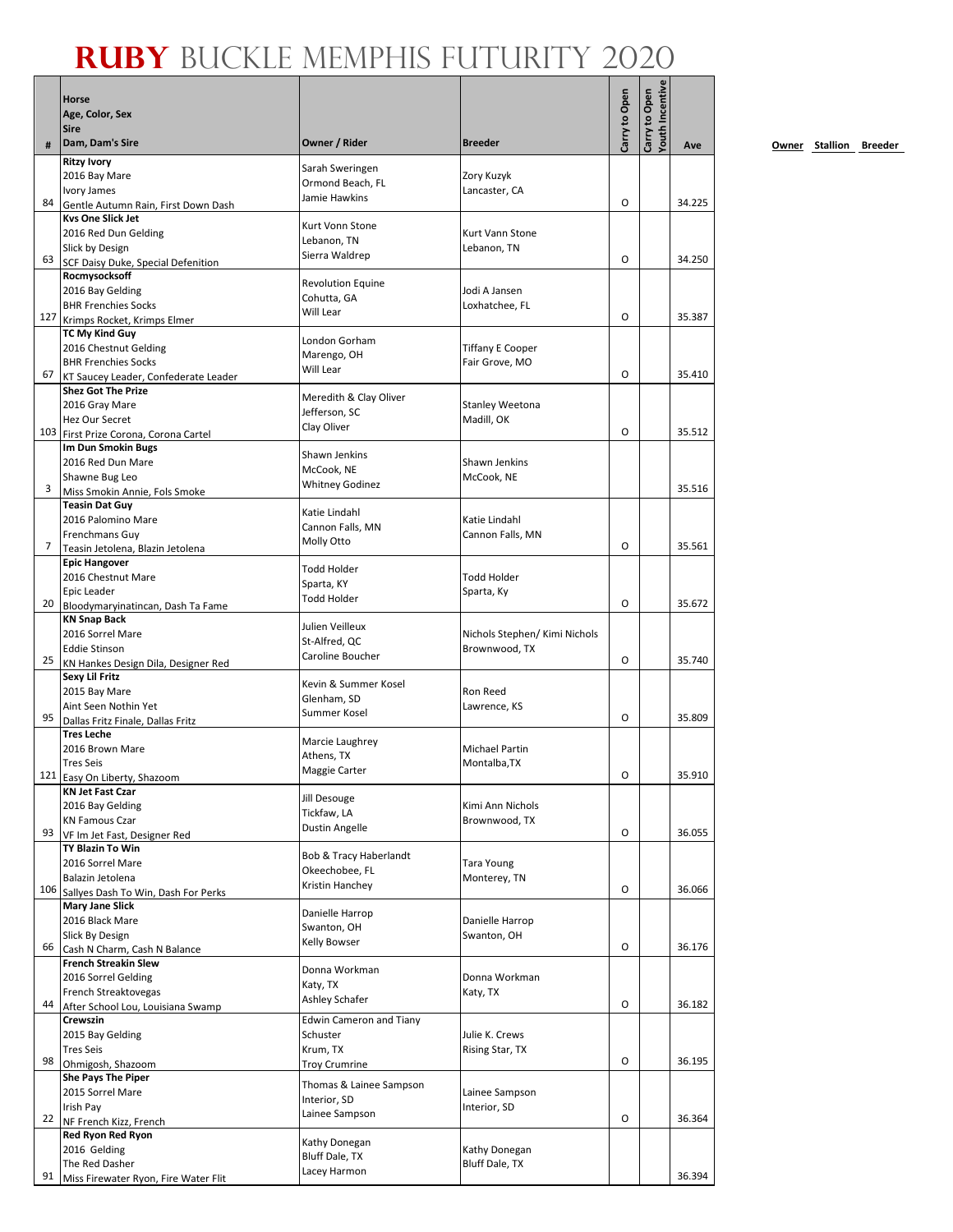|     | Horse<br>Age, Color, Sex<br><b>Sire</b>                              |                                             |                                 | Carry to Open | Youth Incentive<br>Carry to Open |        |
|-----|----------------------------------------------------------------------|---------------------------------------------|---------------------------------|---------------|----------------------------------|--------|
| #   | Dam, Dam's Sire                                                      | Owner / Rider                               | <b>Breeder</b>                  |               |                                  | Ave    |
|     | <b>French Streaking</b>                                              | Denis Robert                                |                                 |               |                                  |        |
|     | 2016 Bay Roan Stallion                                               | St Pie De Bagot, QC                         | Jon Adams                       |               |                                  |        |
| 70  | French StreakToVegas                                                 | Caroline Boucher                            | Pryor, OK                       | 0             |                                  | 36.490 |
|     | VF Ima Famous Lady, DTF<br>Sinaloa Stinson                           |                                             |                                 |               |                                  |        |
|     | 2016 Bay Gelding                                                     | Tricia Aldridge                             | <b>Victory Farms</b>            |               |                                  |        |
|     | <b>Eddie Stinson</b>                                                 | Sanger, TX                                  | Ada, OK                         |               |                                  |        |
| 45  | Momaimacominhome, Corona Cartel                                      | Tricia Aldridge                             |                                 | O             |                                  | 36.579 |
|     | <b>KN Shesa Epic Girl</b>                                            | Kimi Nichols                                |                                 |               |                                  |        |
|     | 2016 Sorrel Mare                                                     | Brownwood, TX                               | Kimi Nichols                    |               |                                  |        |
| 51  | <b>Epic Leader</b>                                                   | Kay Blandford                               | Brownwood, TX                   | 0             |                                  | 36.756 |
|     | KN Shesa Regulargirl, Nothin But Cash<br><b>Slicks Famous Design</b> |                                             |                                 |               |                                  |        |
|     | 2016 Black Mare                                                      | Jana Bean                                   | Jana Bean                       |               |                                  |        |
|     | Slick By Design                                                      | Fort Hancock, TX                            | Fort Hancock, TX                |               |                                  |        |
| 78  | Dasharuth, Dash Ta Fame                                              | Jana Bean                                   |                                 | 0             |                                  | 36.764 |
|     | <b>Dynamos Wonder RRR</b>                                            | Kayla Coker                                 |                                 |               |                                  |        |
|     | 2015 Palomino Mare                                                   | Greenville, AL                              | Sammy Gilbreath                 |               |                                  |        |
|     | Dashin Dynamo                                                        | Kayla Coker                                 | Florence, AL                    |               |                                  |        |
| 100 | Drifting Wonder RRR, CMG Wonder Smoke                                |                                             |                                 | 0             |                                  | 36.967 |
|     | <b>Seven S Cowgirlsrock</b><br>2015 Sorrel Mare                      | Karin Nielsen                               | <b>Stuart Ranch</b>             |               |                                  |        |
|     | Rockin W.                                                            | Cherokee, KS                                | Waurika, OK                     |               |                                  |        |
| 40  | Seven S Docs Cowgirl, Genuine Doc                                    | <b>Camrin Sellers</b>                       |                                 |               |                                  | 37.031 |
|     | Easy On The Vodka                                                    | Malissa Blackmon                            |                                 |               |                                  |        |
|     | 2016 Sorrel Gelding                                                  | Odessa, TX                                  | Kimberly Blackmon               |               |                                  |        |
|     | <b>Triple Vodka</b>                                                  | Lorissa Jo Merritt                          | Ganado, TX                      |               |                                  |        |
| 56  | IB Striking, Trux Boy                                                |                                             |                                 | 0             |                                  | 37.143 |
|     | <b>BR Cake by the Ocean</b><br>2016 Mare                             | Garland Ray Baker                           | Garland Ray Baker               |               |                                  |        |
|     | A Streak Of Fling                                                    | Russellville, AR                            | Russellville, AR                |               |                                  |        |
| 53  | Rods Last Ladybug,                                                   | Craig Brooks                                |                                 | 0             |                                  | 37.386 |
|     | <b>Heza Fiery Fling</b>                                              |                                             |                                 |               |                                  |        |
|     | 2015 Bay Roan Stallion                                               | Delancey Enterprises, LLC<br>Cheyenne, WY   | <b>Ashley Hambrick</b>          |               |                                  |        |
|     | A Streak Of Fling                                                    | Christine DeRenzo                           | Webster Springs, WV             |               |                                  |        |
| 33  | Sheza Firen Bully, Bully Bullion                                     |                                             |                                 | O             |                                  | 37.404 |
|     | <b>Bobbysocks</b>                                                    | Linda Jett Mosley                           |                                 |               |                                  |        |
|     | 2015 Brown Mare<br><b>BHR Frenchies Socks</b>                        | Vidalia, GA                                 | Andy E. McClune<br>Palmetto, GA |               |                                  |        |
| 4   | Bids April Twist, Dink Double Bid                                    | <b>Troy Crumrine</b>                        |                                 | 0             |                                  | 37.544 |
|     | <b>VR Bugsinthewind</b>                                              |                                             |                                 |               |                                  |        |
|     | 2016                                                                 | <b>Rylee Shields</b><br>Cochrane, AB CANADA |                                 |               |                                  |        |
|     | Furyofthewind                                                        | <b>Rylee Shields</b>                        |                                 |               |                                  |        |
|     | 122 VR the Last Bug, Shawnee Bug                                     |                                             |                                 | $\Omega$      |                                  | 37.721 |
|     | <b>Magie Trixx</b><br>2015 Red Roan Mare                             | Jennifer Bergmann                           | Erin Chrisman                   |               |                                  |        |
|     | A Streak Of Fling                                                    | Ft Davis, TX                                | Kaplan, LA                      |               |                                  |        |
| 37  | Fames Magic, Dash Ta Fame                                            | Logan Whiteman                              |                                 | 0             |                                  | 37.820 |
|     | <b>Jets Rebel Yell</b>                                               | Alissa Flores                               |                                 |               |                                  |        |
|     | 2016 Mare                                                            | Laredo, TX                                  | <b>Busby Quarterhorse</b>       |               |                                  |        |
|     | Blazin Jetolena                                                      | Suade Furr                                  | Millsap, TX                     | 0             |                                  | 37.856 |
| 117 | Rebs Little Fame, Dash Ta Fame                                       |                                             |                                 |               |                                  |        |
|     | 2015 Sorrel Mare                                                     | Mike Stephens                               | Chad Hart                       |               |                                  |        |
|     | Fire Water Canyon                                                    | Covington, LA                               | Royston, GA                     |               |                                  |        |
|     | 123 Streakin Moonlight, Streakin Six                                 | Cambrie Delaune                             |                                 | 0             |                                  | 38.801 |
|     | <b>SBW Copy Cat</b>                                                  | Stephanie Wheeler                           |                                 |               |                                  |        |
|     | 2016 Sorrel Gelding                                                  | Hattiesburg, MS                             | Stephanie Wheeler               |               |                                  |        |
| 57  | Blazin Jetolena                                                      | Brian Wheeler                               | Hatiresburg, MS                 | 0             |                                  | 40.494 |
|     | SX Dr. Peacharita, Dr. Nick Bar                                      |                                             |                                 |               |                                  |        |
|     | Dial A Blazin Bunny<br>2016 Brown Gelding                            | Julia Clark                                 | Julia Clark                     |               |                                  |        |
|     | Blazin Jetolena                                                      | Rolling Fork, MS                            | Rolling Fork, MS                |               |                                  |        |
| 79  | Bullys Dialed In, Bully Bullion                                      | Maggie Carter                               |                                 | 0             |                                  | 40.663 |
|     | <b>VC GoGo Fling</b>                                                 |                                             |                                 |               |                                  |        |
|     | 2016 Chestnut Mare                                                   | Pete Oen<br>Maysville, OK                   | Cristi Copsey Gaffney           |               |                                  |        |
|     | A Streak Of Fling                                                    | Pete Oen                                    | Anselmo, NE                     |               |                                  |        |
| 15  | GoGo Fame, Dash Ta Fame                                              |                                             |                                 | 0             |                                  | 41.688 |
|     | JL Rocn By The River<br>2016 Chestnut Mare                           | Heath Drinkard                              | Jill Lane                       |               |                                  |        |
|     | JL Sirroco                                                           | Appomatlox, VA                              | Benton, MT                      |               |                                  |        |
| 119 | River Full of Cash, Miss N Cash                                      | Nicole Love                                 |                                 |               |                                  | 41.742 |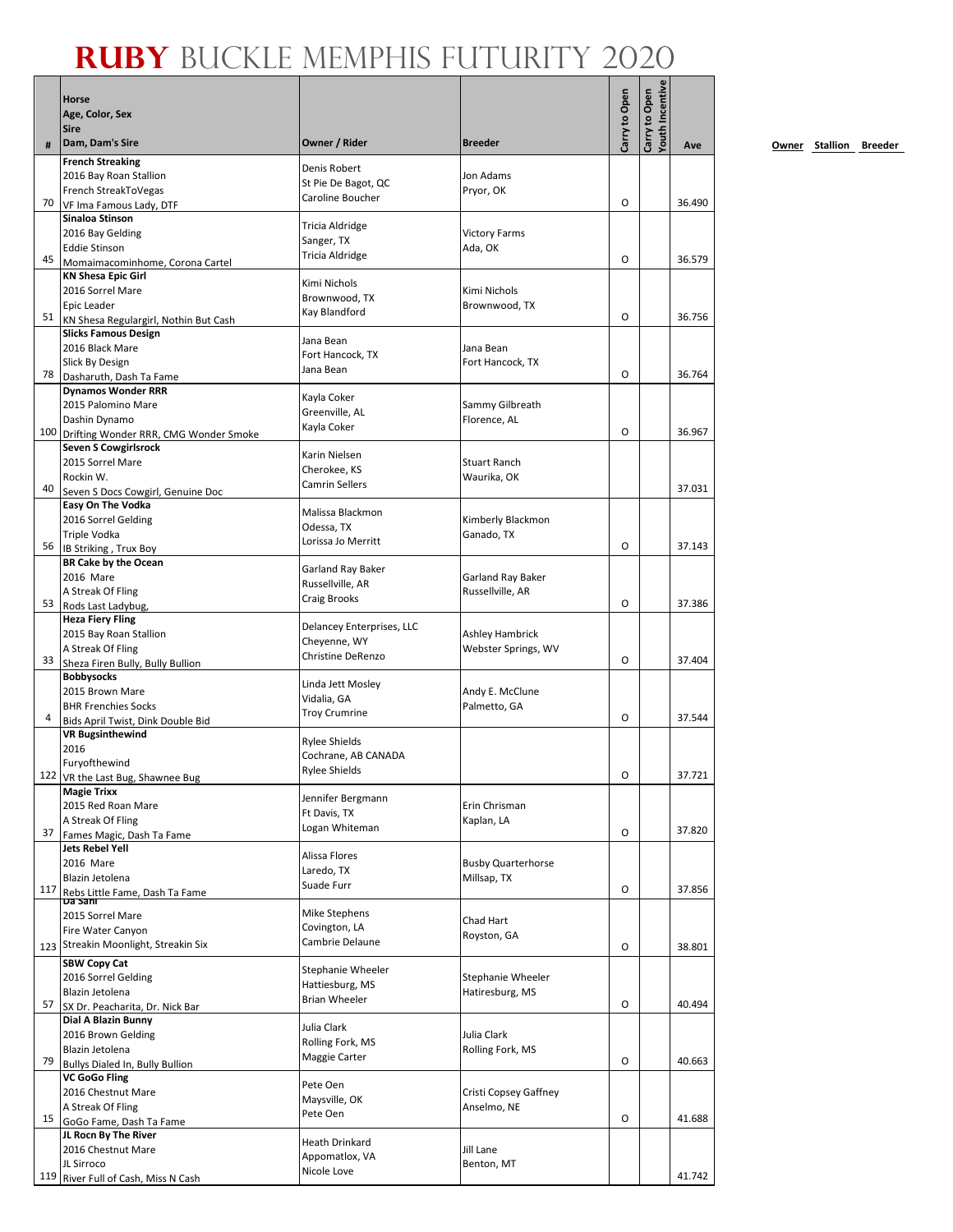|     | Horse                                                  |                                            |                                         | Carry to Open | <b>Touth Incentive</b><br>Carry to Open |         |
|-----|--------------------------------------------------------|--------------------------------------------|-----------------------------------------|---------------|-----------------------------------------|---------|
|     | Age, Color, Sex                                        |                                            |                                         |               |                                         |         |
|     | <b>Sire</b>                                            |                                            |                                         |               |                                         |         |
| #   | Dam, Dam's Sire                                        | Owner / Rider                              | <b>Breeder</b>                          |               |                                         | Ave     |
|     | <b>CP Famous Miss Kitty</b>                            | <b>Troy Davis</b>                          |                                         |               |                                         |         |
|     | 2016 Chestnut Mare<br>Epic Leader                      | Stephenville, TX                           | <b>Claire Powell</b><br>Eldorado, TX    |               |                                         |         |
| 14  | CP Famous Diamonds, Dash Ta Fame                       | <b>Hilary Hightower</b>                    |                                         | O             |                                         | 41.824  |
|     | <b>Silked N Fame</b>                                   |                                            |                                         |               |                                         |         |
|     | 2016 Palomino Gelding                                  | Amanda Carnes<br>Wapakoneta, OH            | Amanda Carnes                           |               |                                         |         |
|     | This Fame Is On Fire                                   | Kelly Bowser                               | Wapakoneta, OH                          |               |                                         |         |
|     | 116 Smashed On A Blue Moon, Connies Smashed            |                                            |                                         | O             |                                         | 42.140  |
|     | High Road Ta Fame *<br>2015 Brown Stallion             | Chuck & Mary Crago                         |                                         |               |                                         |         |
|     | Dash Ta Fame                                           | Belle Fourche, SD                          | Chuck & Mary Crago<br>Belle Fourche, SD |               |                                         |         |
| 87  | CM Bubblin Dynamite, CM Dynamite Frost                 | Jade Crago                                 |                                         | O             |                                         | 42.742  |
|     | A Guy With Magnolias                                   |                                            |                                         |               |                                         |         |
|     | 2016 Sorrel Gelding                                    | Garrett & Brittany Tonozzi<br>Lampasas, TX | Garrett & Brittany Tonozzi              |               |                                         |         |
|     | A Guy With Proof                                       | <b>Brittany Tonozzi</b>                    | Lampasas, TX                            |               |                                         |         |
| 10  | Steele Magnolias, Magnolia Bar Jet                     |                                            |                                         | O             |                                         | 43.452  |
|     | <b>Hold My Vodka</b><br>2016 Sorrel Gelding            | Luann Johnson                              | <b>Withney Godinez</b>                  |               |                                         |         |
|     | Triple Vodka                                           | Dublin, TX                                 | Dublin, TX                              |               |                                         |         |
| 46  | Fire Flits and Rockets, Firewater Flit                 | <b>Whitney Godinez</b>                     |                                         | 0             |                                         | 46.644  |
|     | <b>First Famous Chic</b>                               | Tesha Fredericks                           |                                         |               |                                         |         |
|     | 2016 Gray Mare                                         | Weatherford, TX                            | Jennifer Ruzsa                          |               |                                         |         |
|     | Epic Leader                                            | Molli Montgomery                           | Shelby, SD                              |               |                                         |         |
| 88  | Imarealtreasure, Dash Ta Fame                          |                                            |                                         | O             |                                         | 47.195  |
|     | <b>Runaway Fury</b><br>2015 Sorrel Gelding             | Jason & Leslie Willis                      | Racin RNS                               |               |                                         |         |
|     | Furyofthewind                                          | Chester, SC                                | Wapanucka, OK                           |               |                                         |         |
| 27  | Runaway Mad, Runaway Colors                            | Leslie Willis                              |                                         | O             |                                         | 999.000 |
|     | <b>BND NormasFrenchPrize</b>                           |                                            |                                         |               |                                         |         |
|     | 2015 Palomino Mare                                     | Sean Stepanoff                             | Sean Stepanoff                          |               |                                         |         |
|     | Frenchmans Guy                                         | Keenesburg, CO<br>Peyton Stepanoff         | Keenesburg, CO                          |               |                                         |         |
|     | 101 Prime Prize, Hawkinson                             |                                            |                                         | O             |                                         | 999.000 |
|     | <b>Shawne Streakin Jet</b>                             | Shawne Streakin Jet LLC                    |                                         |               |                                         |         |
|     | 2015 Bay Roan Stallion<br>A Streak Of Fling            | Wayne, OK                                  | Lisa Fulton                             |               |                                         |         |
|     | 128 Wild Shawne Lace, Shawne Bug                       | Ceri Ward                                  | Valentine, NE                           | O             |                                         | 999.000 |
|     | <b>Barr Belle</b>                                      |                                            |                                         |               |                                         |         |
|     | 2016 Sorrel Mare                                       | <b>Diron Clements</b>                      | Jamie Torres                            |               |                                         |         |
|     | Five Bar Cartel                                        | Danville, VA<br>Diron Clements             | Cedar Creek, TX                         |               |                                         |         |
| 129 | Streakin Patch, Streakin Jewel                         |                                            |                                         | O             |                                         | 999.000 |
|     | <b>Inspect My Design</b>                               | Linda Jett Mosley & Marti Garrett          |                                         |               |                                         |         |
|     | 2015 Grullo Mare<br>Slick By Design                    | Vidalia, GA                                | Shannon Ronda<br>Arcadia, FL            |               |                                         |         |
|     | 124 Spectrums Omega, Wonders Sprectrum                 | Tricia Aldridge                            |                                         | O             |                                         | 999.000 |
|     | <b>Fast N Fergie</b>                                   |                                            |                                         |               |                                         |         |
|     | 2015 Bay Mare                                          | Kristina Brem<br>Azie, TX                  | <b>Authur Loftis</b>                    |               |                                         |         |
|     | Freighttrain B                                         | Kristina Brem                              | Burleson, TX                            |               |                                         |         |
| 11  | Little Prairie, Royal Quick Dash                       |                                            |                                         |               |                                         | 999.000 |
|     | <b>Sipping On Firewater</b>                            | Tiffani Sonnier                            |                                         |               |                                         |         |
|     | 2015 Sorrel Mare<br>Shawne Bug Leo                     | Boling, TX                                 | Nickelbar Ranch LLC<br>San Angelo, tX   |               |                                         |         |
| 26  | Firewater Squaw, Firewater Flit                        | Tiffani Sonnier                            |                                         | O             |                                         | 999.000 |
|     | <b>KB Blazin Sunns</b>                                 |                                            |                                         |               |                                         |         |
|     | 2015 Gelding                                           | <b>Kelly Mathews</b>                       | <b>Kelly Mattews</b>                    |               |                                         |         |
|     | Blazin Jet Olena                                       | <b>Holley MI</b><br>Shane Yoder            | Holly, OK                               |               |                                         |         |
| 30  | Carlys got a plan, Calcur                              |                                            |                                         | O             |                                         | 999.000 |
|     | Liquidcourage 72                                       | Liquidcourage 72 Partners                  |                                         |               |                                         |         |
|     | 2016 Red Roan Stallion                                 | Millsap, TX                                | Wave Farms                              |               |                                         |         |
| 38  | Bet Hesa Cat<br>Eutaw, Ocean Runaway                   | Dena Kirkpatrick                           | Millsap, TX                             | O             |                                         | 999.000 |
|     | <b>Famous Lemon Drop</b>                               |                                            |                                         |               |                                         |         |
|     | 2016 Palomino Mare                                     | Dunn Ranch                                 | Shannon Akerstorm                       |               |                                         |         |
|     | First Down French                                      | Wynnewood, OK<br>Dacota Monk               | Potter Valley, CA                       |               |                                         |         |
| 62  | A Famous Lady, Dash Ta Fame                            |                                            |                                         | O             |                                         | 999.000 |
|     | <b>SRD Angels Fury</b>                                 | <b>Aubrey Sprouse</b>                      |                                         |               |                                         |         |
|     | 2015 Gray Gelding                                      | Lilbourn, MO                               | Sheila Dorgan                           |               |                                         |         |
| 75  | Furyofthewind                                          | Dusty Gilder                               | Wayne, OK                               | O             |                                         | 999.000 |
|     | Unlikely Angel, Beat The Feet<br><b>Trump This Jet</b> |                                            |                                         |               |                                         |         |
|     | 2016 Sorrel Mare                                       | <b>Emily Efurd</b>                         | <b>Busby Quarterhorse LLC</b>           |               |                                         |         |
|     | Blazin Jetolena                                        | Clements, MD                               | Millsap, TX                             |               |                                         |         |
| 76  | GL Famous First Lady, Dash Ta Fame                     | <b>Brandon Cullins</b>                     |                                         | O             |                                         | 999.000 |